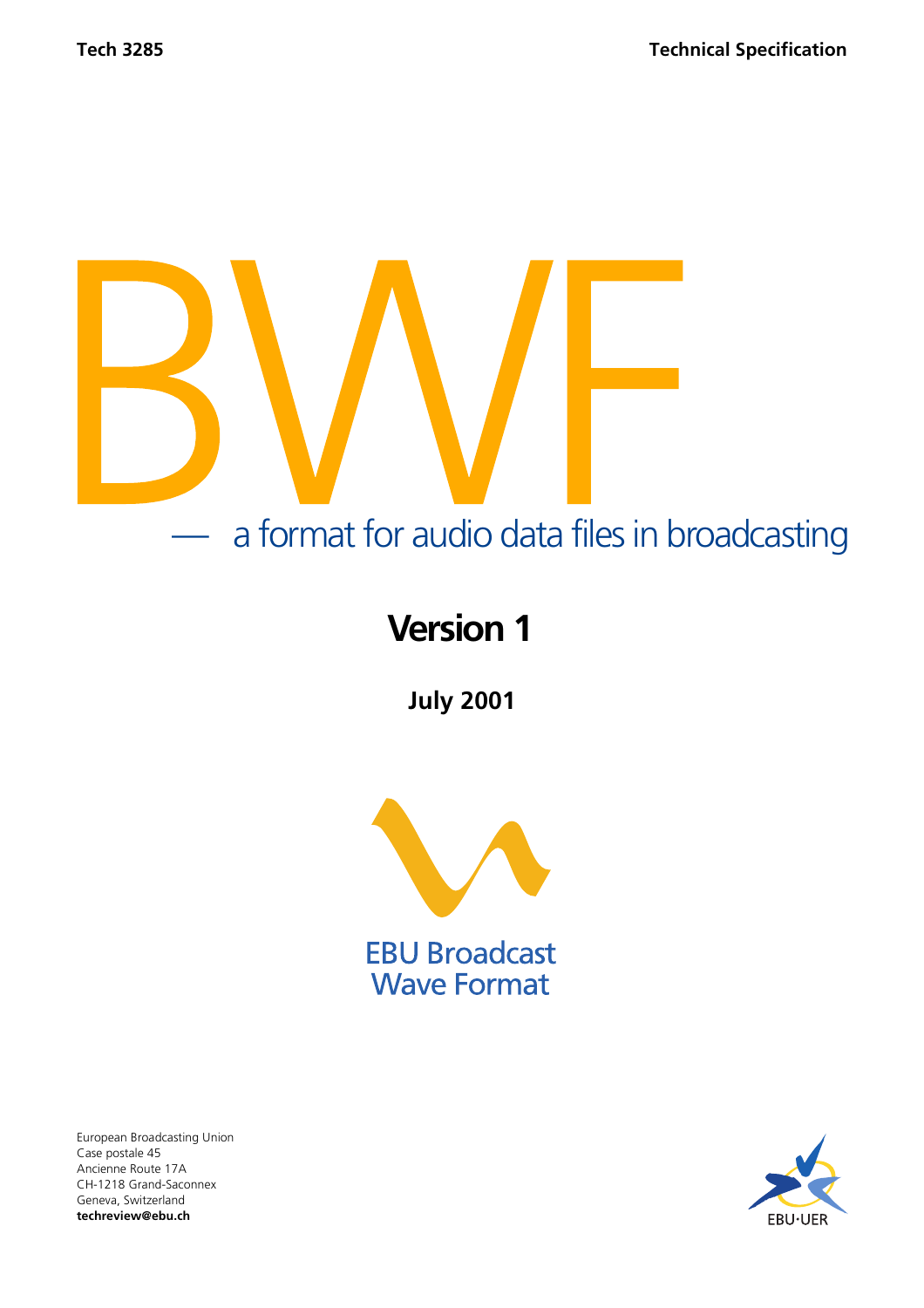## **Summary**

The Broadcast Wave Format (BWF) is a file format for audio data. It can be used for the seamless exchange of audio material between (i) different broadcast environments and (ii) equipment based on different computer platforms.

As well as the audio data, a BWF file contains the minimum informationm  $-$  or metadata – that is considered necessary for all broadcast applications. The Broadcast Wave Format is based on the Microsoft WAVE audio file format. The EBU has added a "Broadcast Audio Extension" chunk to the basic WAVE format.

#### **BWF Version 0**

The specification of the Broadcast Wave Format for PCM audio data (now referred to as Version 0) was published in 1997 in EBU document Tech 3285. It is now replaced by Version 1 [see below].

#### **BWF Version 1**

Version 1 differs from Version 0 only in that 64 of the 254 reserved bytes in Version 0 are used to contain an SMPTE UMID  $\frac{1}{1}$  and the field is changed.



<sup>1.</sup> SMPTE 330M-2000: Television - Unique Material Identifier (UMID).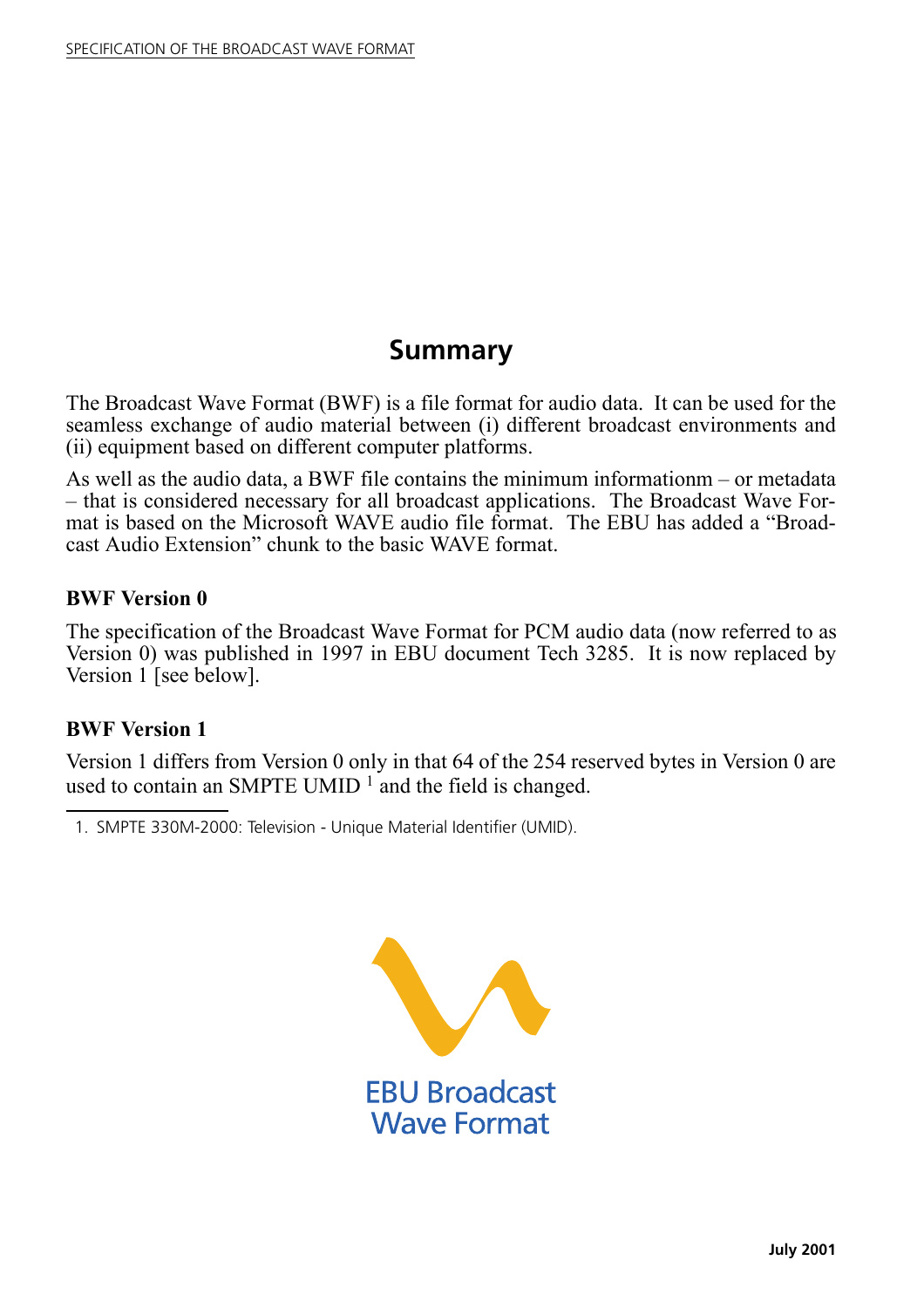## **Contents**

| <b>Chapter 1:</b> | Broadcast Wave Format file 3                                                                                             |  |
|-------------------|--------------------------------------------------------------------------------------------------------------------------|--|
| 1.1.              | Contents of a Broadcast Wave Format file 3                                                                               |  |
| 1.2.              | Existing chunks defined as part of the RIFF standard3                                                                    |  |
| 1.3.              |                                                                                                                          |  |
| 1.3.1.            |                                                                                                                          |  |
| 1.4.              | Other information specific to applications 5                                                                             |  |
|                   |                                                                                                                          |  |
|                   |                                                                                                                          |  |
|                   |                                                                                                                          |  |
| A.1.1.            |                                                                                                                          |  |
| A.1.2.            |                                                                                                                          |  |
| A.2.              |                                                                                                                          |  |
| A.2.1.            |                                                                                                                          |  |
| A.2.2.            |                                                                                                                          |  |
| A.2.3.            |                                                                                                                          |  |
| A.2.4.            |                                                                                                                          |  |
| A.2.5.            |                                                                                                                          |  |
| A.2.6.            |                                                                                                                          |  |
| A.3.              | Other WAVE types (and the contract of the contract of the view of the view of the view of the view of the view $\sim$ 11 |  |
| A.3.1.            |                                                                                                                          |  |
| A.3.2.            |                                                                                                                          |  |
| A.3.3.            |                                                                                                                          |  |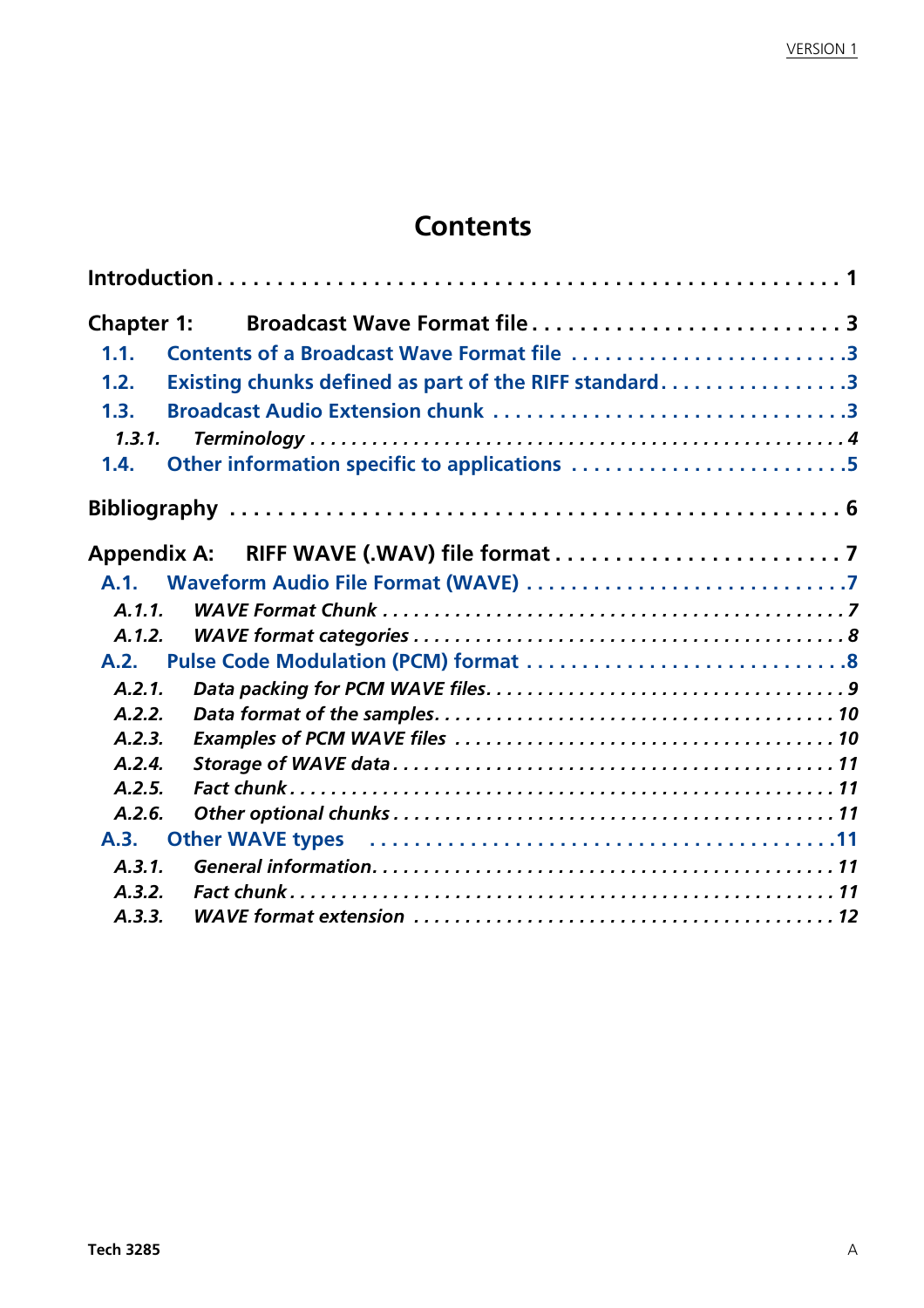## **Introduction**

<span id="page-3-0"></span>The Broadcast Wave Format (BWF) is based on the Microsoft WAVE audio file format, which is a type of file specified in the Microsoft "Resource Interchange File Format", RIFF. WAVE files specifically contain audio data. The basic building block of RIFF files is a "chunk" that contains specific information, an identification field and a size field. A RIFF file consists of a number of chunks.

For the BWF, some restrictions are applied to the original WAVE format. In addition, the BWF file includes a <Broadcast Audio Extension> chunk. This is illustrated in *Fig. 1*.



**Broadcast Wave File format.**

This document contains the specification of Version 1 the broadcast audio extension chunk, which is used in all BWF files. In addition, basic information on the RIFF format and how it can be extended to other types of audio data is given in *Appendix A*. Details of the PCM Wave format are also given in *Appendix A*. Detailed specifications of the extension to specific other types of audio data will be published in Supplements to this document.

#### *BWF Version 0*

Version 0 of the BWF was published in 1997. It has now been replaced by Version 1.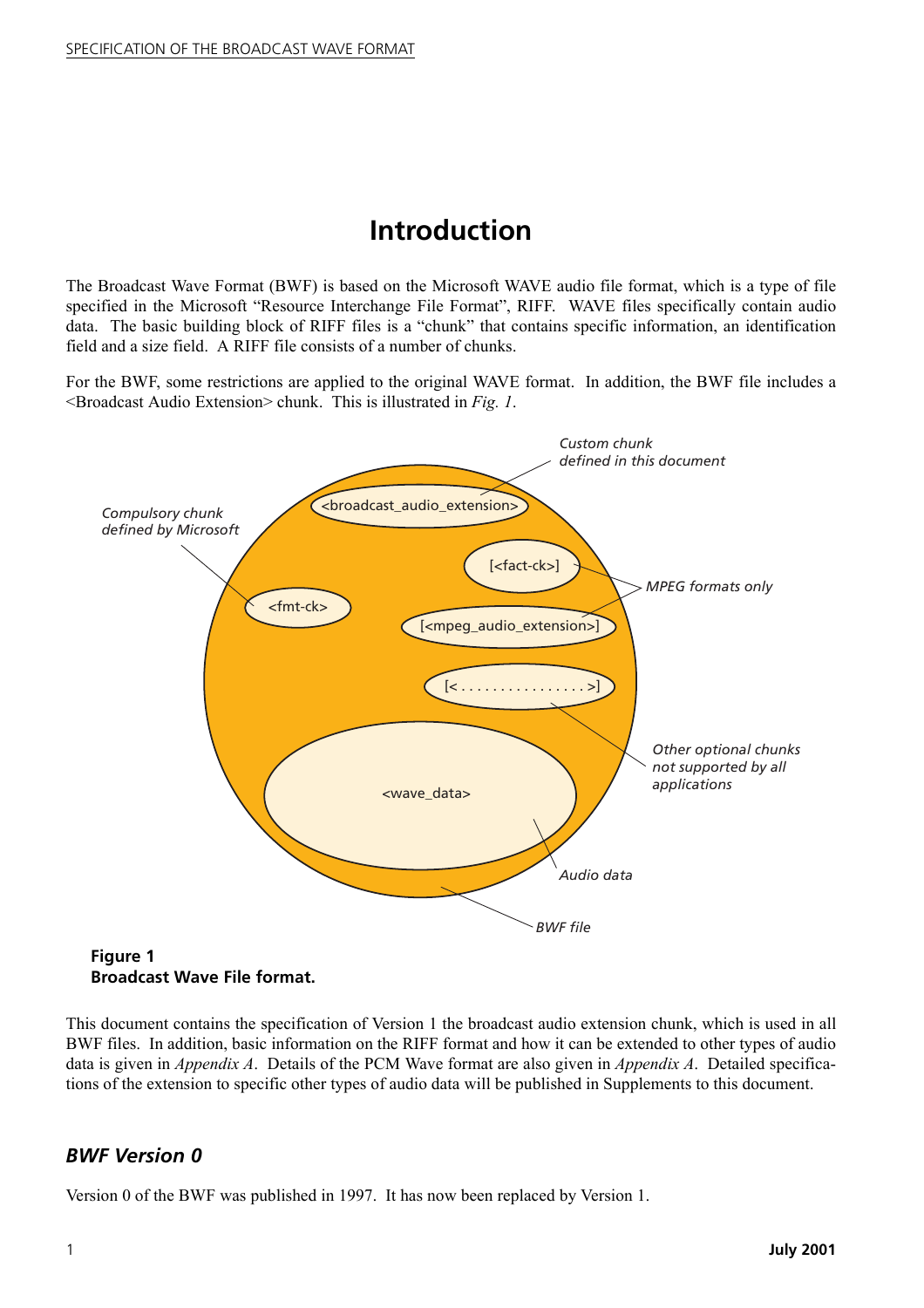#### *BWF Version 1*

Version 1 of the BWF file differs from Version 0 only in that 64 of the 254 reserved bytes in Version 0 are used to contain an SMPTE UMID (Unique Material Identifier) and the <Version> field has been changed accordingly.

Version 1 is backwards compatible with Version 0. This means that software designed to read Version 0 files will interpret Version 1 files correctly, except that it will ignore the UMID field.

The change is also forward compatible. This means that Version 1 software will be able to read Version 0 files correctly. Ideally, Version 1 software should read the <Version> field to determine if a UMID is present. However, if the Version number is not read, the software will read all zeros in the UMID field in a Version 0 file. This will not be a valid UMID and will be ignored.

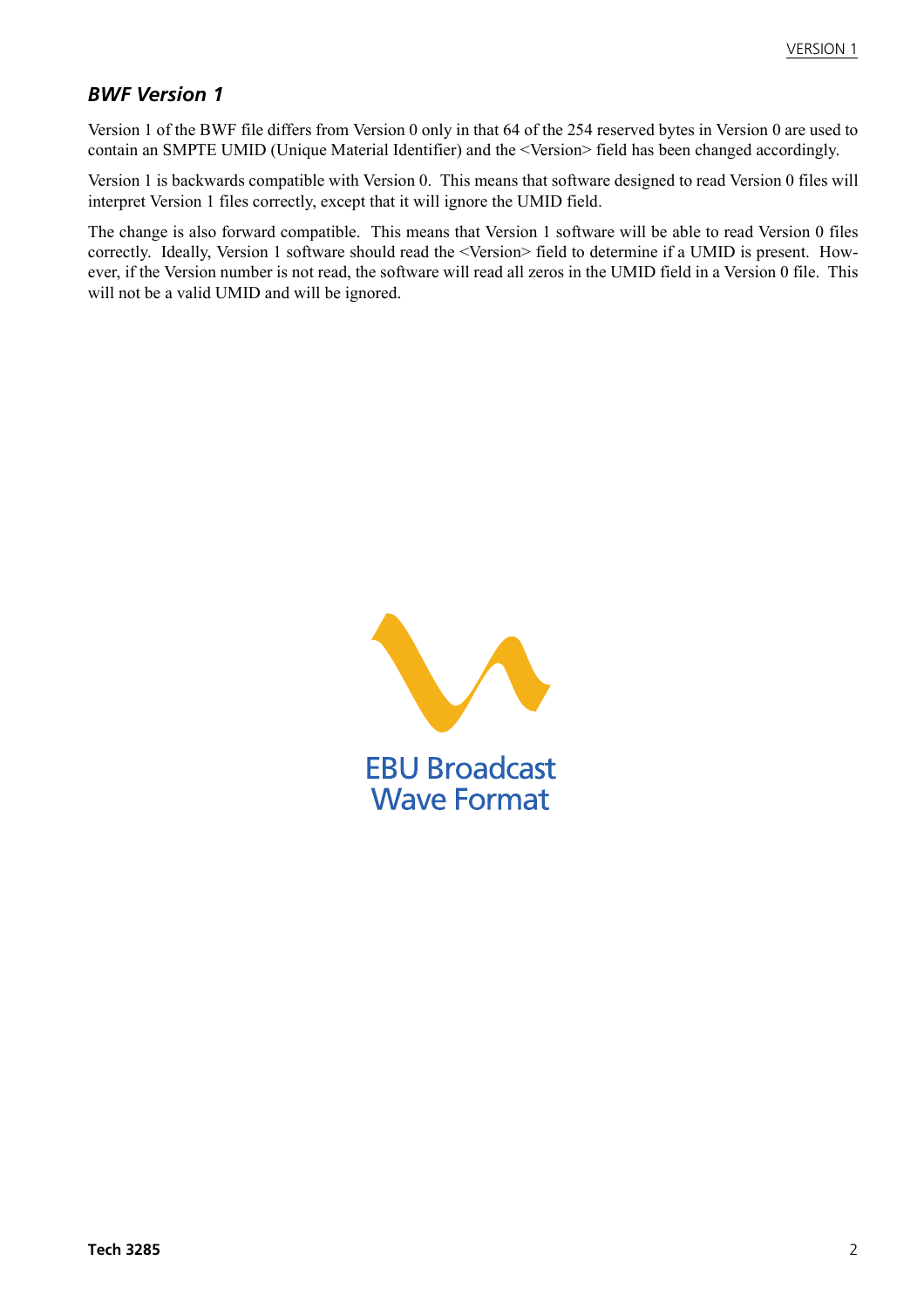## **Chapter 1 Broadcast Wave Format file**

#### <span id="page-5-1"></span><span id="page-5-0"></span>**1.1. Contents of a Broadcast Wave Format file**

A Broadcast Wave Format file shall start with the mandatory Microsoft RIFF "WAVE" header and at least the following chunks:

| <wave-form> -&gt;<br/>RIFF('WAVE'</wave-form>           |                                                                   |
|---------------------------------------------------------|-------------------------------------------------------------------|
| <broadcast_audio_extension></broadcast_audio_extension> | linformation on the audio sequence                                |
| $<$ fmt-ck $>$                                          | //Format of the audio signal: PCM/MPEG                            |
| $[<$ fact-ck $>$ ]                                      | //Fact chunk is required for MPEG formats only                    |
| [ <mpeq_audio_extension>]</mpeq_audio_extension>        | //Mpeg Audio Extension chunk is required for MPEG<br>formats only |
| <wave-data>)</wave-data>                                | //sound data                                                      |

**Note:** *Any additional types of chunks that are present in the file have to be considered as private. Applications are not required to interpret or make use of these chunks. Thus the integrity of the data contained in any chunks not listed above is not guaranteed. However, BWF applications should pass on these chunks whenever possible.*

#### <span id="page-5-2"></span>**1.2. Existing chunks defined as part of the RIFF standard**

The RIFF standard is defined in documents issued by the Microsoft Corporation [\[1\]](#page-8-1). This application uses a number of chunks which are already defined. These are:

| fmt-ck  |  |  |  |
|---------|--|--|--|
| fact-ck |  |  |  |

The current descriptions of these chunks are given for information in *Appendix A*.

#### <span id="page-5-3"></span>**1.3. Broadcast Audio Extension chunk**

Extra parameters needed for the exchange of material between broadcasters are added in a specific "Broadcast" Audio Extension" chunk, defined as follows: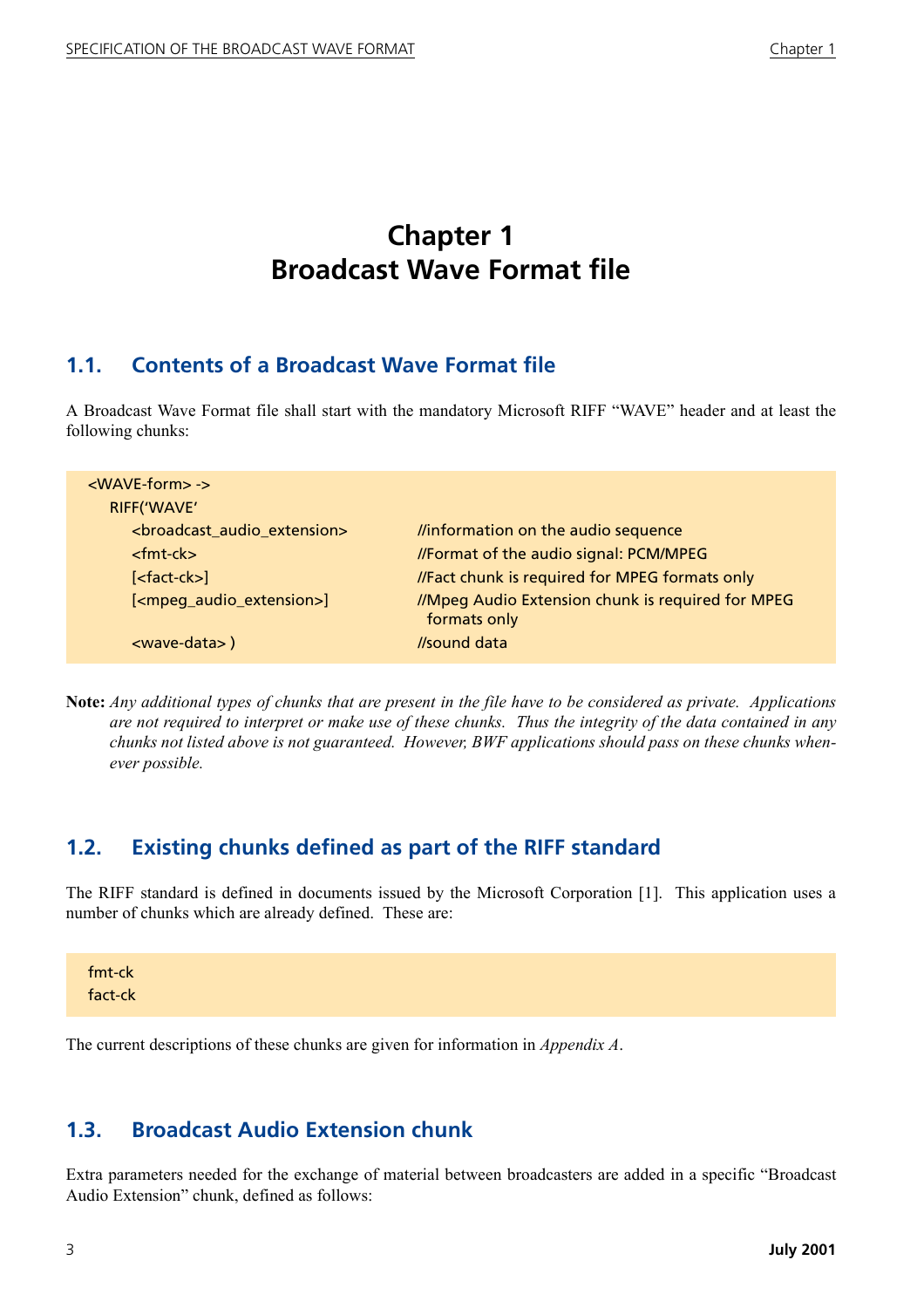|                                      | broadcast_audio_extension typedef struct { |                                                         |
|--------------------------------------|--------------------------------------------|---------------------------------------------------------|
| <b>DWORD</b>                         | ckID;                                      | /* (broadcastextension)ckID=bext */                     |
| <b>DWORD</b>                         | ckSize;                                    | /* size of extension chunk */                           |
| <b>BYTE</b>                          | ckData[ckSize];                            | /* data of the chunk */                                 |
| $\mathcal{E}$                        |                                            |                                                         |
|                                      | typedef struct broadcast_audio_extension { |                                                         |
| <b>CHAR Description[256];</b>        |                                            | /* ASCII : «Description of the sound sequence» */       |
| <b>CHAR Originator[32];</b>          |                                            | /* ASCII : «Name of the originator» */                  |
| <b>CHAR OriginatorReference[32];</b> |                                            | /* ASCII : «Reference of the originator» */             |
| <b>CHAR OriginationDate[10];</b>     |                                            | /* ASCII : «yyyy-mm-dd» */                              |
| <b>CHAR OriginationTime[8];</b>      |                                            | /* ASCII: «hh-mm-ss» */                                 |
| <b>DWORD TimeReferenceLow;</b>       |                                            | /* First sample count since midnight low word */        |
| <b>DWORD TimeReferenceHigh;</b>      |                                            | /* First sample count since midnight, high word */      |
| <b>WORD Version;</b>                 |                                            | /* Version of the BWF; unsigned binary number */        |
| <b>BYTE UMID_0</b>                   |                                            | /* Binary byte 0 of SMPTE UMID */                       |
|                                      |                                            |                                                         |
| <b>BYTE UMID_63</b>                  |                                            | /* Binary byte 63 of SMPTE UMID */                      |
| BYTE Reserved[190];                  |                                            | /* 190 bytes, reserved for future use, set to "NULL" */ |
| <b>CHAR CodingHistory[];</b>         |                                            | /* ASCII : « History coding » */                        |
| <b>BROADCAST EXT</b>                 |                                            |                                                         |

## <span id="page-6-0"></span>*1.3.1. Terminology*

| Description                | ASCII string (maximum 256 characters) containing a free description of the sequence.<br>To help applications which only display a short description, it is recommended that a<br>résumé of the description is contained in the first 64 characters, and the last 192 charac-<br>ters are use for details. |
|----------------------------|-----------------------------------------------------------------------------------------------------------------------------------------------------------------------------------------------------------------------------------------------------------------------------------------------------------|
|                            | If the length of the string is less than 256 characters, the last one is followed by a null<br>character. $(00)$                                                                                                                                                                                          |
| Originator                 | ASCII string (maximum 32 characters) containing the name of the originator/producer<br>of the audio file. If the length of the string is less than 32 characters, the field is ended<br>by a null character.                                                                                              |
| <b>OriginatorReference</b> | ASCII string (maximum 32 characters) containing a non ambiguous reference allocated<br>by the originating organization. If the length of the string is less than 32 characters, the<br>field is ended by a null character.                                                                                |
|                            | Note: The EBU has defined a format for the OriginatorReference field.<br>See EBU Recommendation R99-1999 [2].                                                                                                                                                                                             |
| OriginationDate            | Ten ASCII characters containing the date of creation of the audio sequence. The for-<br>mat is "yyyy-mm-dd" (year-month-day).                                                                                                                                                                             |
|                            | Year is defined from 0000 to 9999                                                                                                                                                                                                                                                                         |
|                            | Month is define from 1 to 12                                                                                                                                                                                                                                                                              |
|                            | Day is defined from 1 to $28,29,30$ or 31                                                                                                                                                                                                                                                                 |
|                            | The separator between the items can be anything but it is recommended that one of the<br>following characters is used:                                                                                                                                                                                    |
|                            | "colon" space<br>'-' hyphen ' ' underscore<br>".' stop                                                                                                                                                                                                                                                    |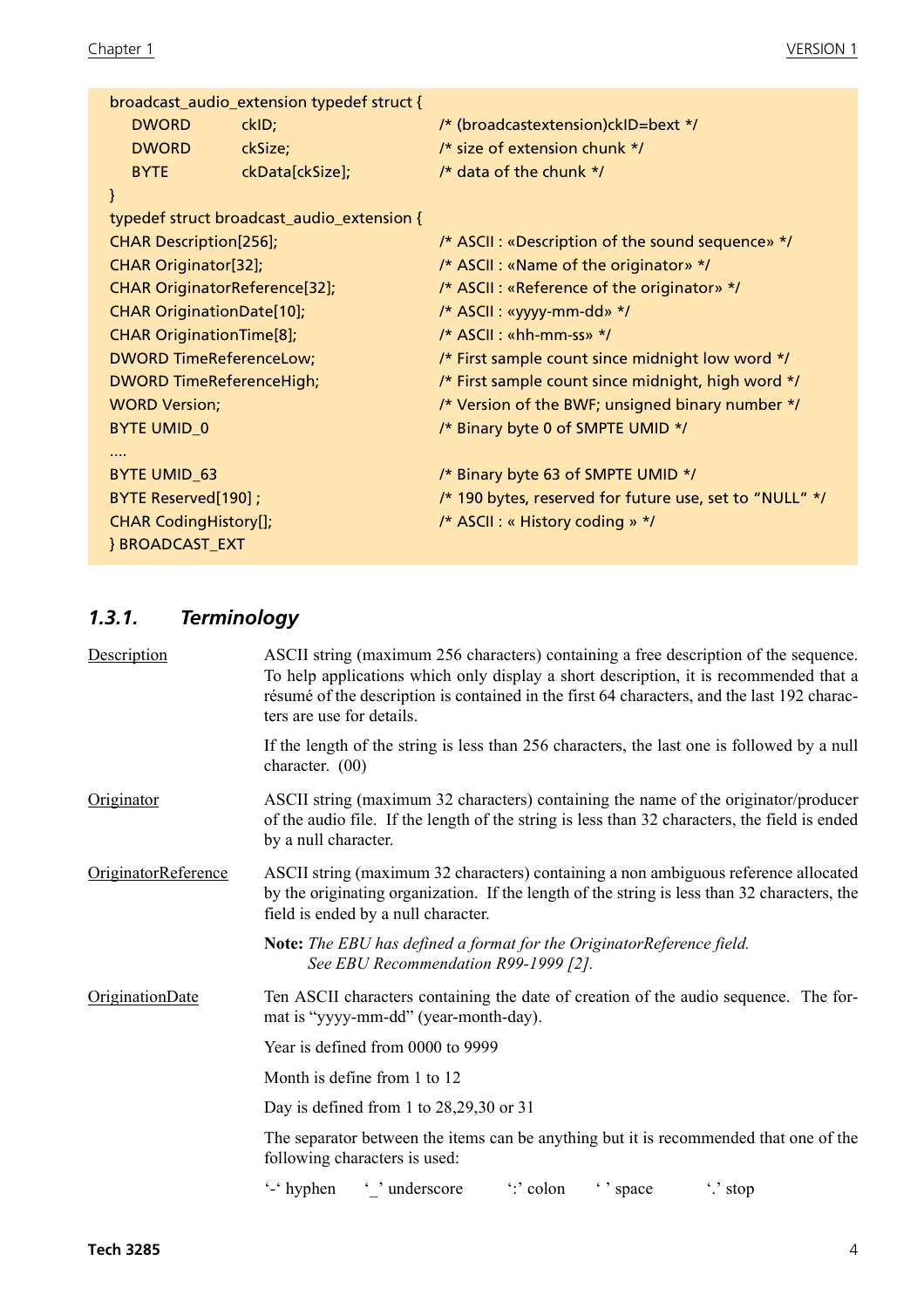#### SPECIFICATION OF THE BROADCAST WAVE FORMAT

| napter |  |
|--------|--|
|--------|--|

| <b>OriginationTime</b>                                                                                                                                                                                                                                                                                | Eight ASCII characters containing the time of creation of the audio sequence. The for-<br>mat is "hh-mm-ss" (hours-minutes-seconds).                                                                                                                                                                                           |  |  |  |  |
|-------------------------------------------------------------------------------------------------------------------------------------------------------------------------------------------------------------------------------------------------------------------------------------------------------|--------------------------------------------------------------------------------------------------------------------------------------------------------------------------------------------------------------------------------------------------------------------------------------------------------------------------------|--|--|--|--|
|                                                                                                                                                                                                                                                                                                       | Hour is defined from 0 to 23.                                                                                                                                                                                                                                                                                                  |  |  |  |  |
|                                                                                                                                                                                                                                                                                                       | Minute and second are defined from 0 to 59.                                                                                                                                                                                                                                                                                    |  |  |  |  |
|                                                                                                                                                                                                                                                                                                       | The separator between the items can be anything but it is recommended that one of the<br>following characters is used:                                                                                                                                                                                                         |  |  |  |  |
|                                                                                                                                                                                                                                                                                                       | $\therefore$ stop<br>$\cdot$ hyphen                                                                                                                                                                                                                                                                                            |  |  |  |  |
| TimeReference                                                                                                                                                                                                                                                                                         | This field contains the timecode of the sequence. It is a 64-bit value which contains<br>the first sample count since midnight. The number of samples per second depends<br>on the sample frequency which is defined in the field <nsamplespersec> from the<br/><math>\le</math>format chunk<math>\ge</math>.</nsamplespersec> |  |  |  |  |
| <b>Version</b>                                                                                                                                                                                                                                                                                        | An unsigned binary number giving the version of the BWF, particularly the contents of<br>the Reserved field. For Version 1, this is set to 0001h.                                                                                                                                                                              |  |  |  |  |
| <b>UMID</b>                                                                                                                                                                                                                                                                                           | 64 bytes containing a UMID (Unique Material Identifier) to the SPMTE 330M stan-<br>dard [3]. If only a 32 byte "basic UMID" is used, the last 32 bytes should be set to<br>zero. (The length of the UMID is given internally.)                                                                                                 |  |  |  |  |
|                                                                                                                                                                                                                                                                                                       | <b>Note:</b> The EBU intends to publish guidance on the use of the UMID in audio files.                                                                                                                                                                                                                                        |  |  |  |  |
| Reserved                                                                                                                                                                                                                                                                                              | 190 bytes reserved for extensions. If the Version field is set to 0001h, these 190 bytes<br>must be set to a NULL (zero) value.                                                                                                                                                                                                |  |  |  |  |
| CodingHistory<br>Non-restricted ASCII characters, containing a collection of strings terminated by CR/<br>LF. Each string contains a description of a coding process applied to the audio data.<br>Each new coding application is required to add a new string with the appropriate infor-<br>mation. |                                                                                                                                                                                                                                                                                                                                |  |  |  |  |
|                                                                                                                                                                                                                                                                                                       | This information must contain the type of sound (PCM or MPEG) with its specific<br>parameters :                                                                                                                                                                                                                                |  |  |  |  |
| PCM : mode (mono, stereo), size of the sample (8, 16 bits) and sample fre-<br>quency:                                                                                                                                                                                                                 |                                                                                                                                                                                                                                                                                                                                |  |  |  |  |
|                                                                                                                                                                                                                                                                                                       | MPEG : sample frequency, bit-rate, layer (I or II) and the mode (mono, stereo,<br>joint stereo or dual channel).                                                                                                                                                                                                               |  |  |  |  |
|                                                                                                                                                                                                                                                                                                       | It is recommended that the manufacturers of the coders provide an ASCII string for use<br>in the coding history.                                                                                                                                                                                                               |  |  |  |  |
|                                                                                                                                                                                                                                                                                                       | Note: The EBU has defined a format for CodingHistory which will simplify the interpre-<br>tation of the information provided in this field.<br>See EBU Recommendation R98-1999 [4].                                                                                                                                            |  |  |  |  |

### <span id="page-7-0"></span>**1.4. Other information specific to applications**

The EBU will define other chunks to carry or point to data which are specific to certain applications, e.g. for edited audio or for archival.

See the EBU website for details [\[5\]](#page-8-5).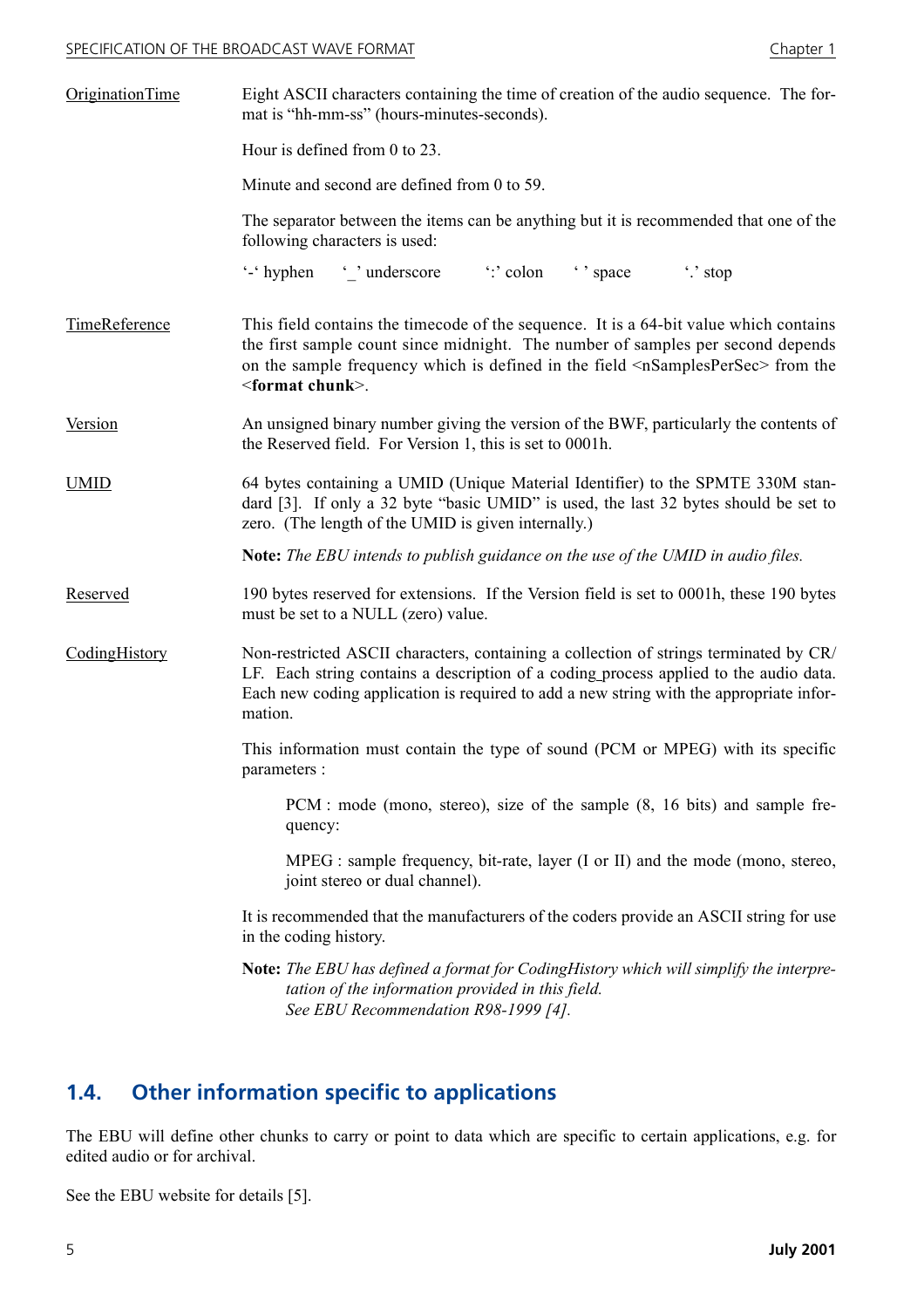## **Bibliography**

- <span id="page-8-1"></span><span id="page-8-0"></span>[1] MSDN online library: **<http://www.msdn.microsoft.com/library/default.asp>**
- <span id="page-8-2"></span>[2] EBU R 99-1999: "Unique" Source Identifier (USID) for use in the OriginatorReference field of the **Broadcast Wave Format**.
- <span id="page-8-3"></span>[3] SMPTE 330M-2000: **Television - Unique Material Identifier (UMID)**.
- <span id="page-8-4"></span>[4] EBU R 98-1999: **Format for CodingHistory field in Broadcast Wave Format files, BWF**.
- <span id="page-8-5"></span>[5] EBU website: **[http://www.ebu.ch/pmc\\_bwf.html](http://www.ebu.ch/pmc_bwf.html)**.
- <span id="page-8-6"></span>[6] Microsoft Software Developers Kit, Multimedia Standards Update, rev 3.0, 15 April 1994.

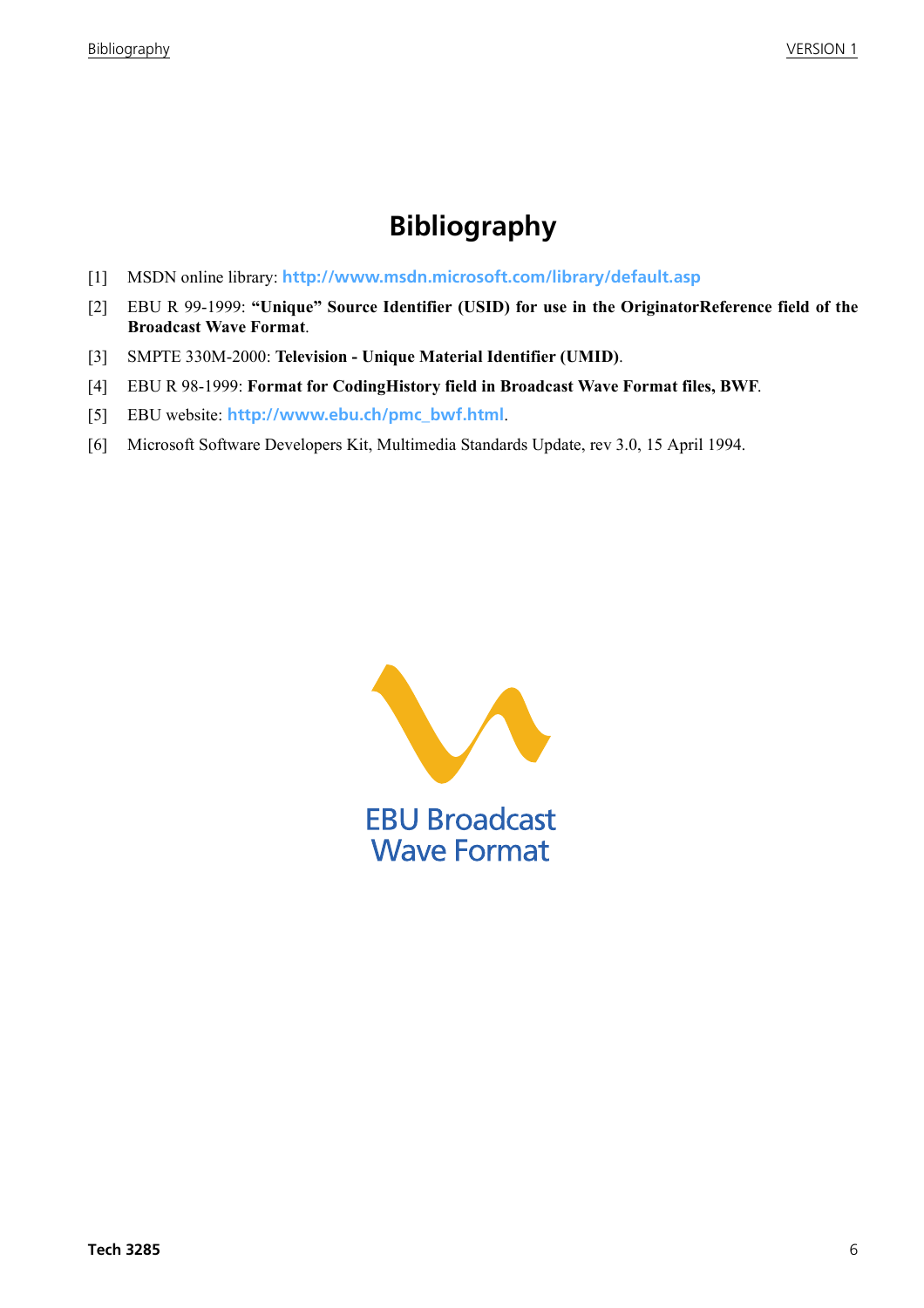## **Appendix A RIFF WAVE (.WAV) file format**

<span id="page-9-0"></span>The information in this appendix is taken from the specification documents of the Microsoft RIFF file format. *It is included for information only*.

For full information on the RIFF file format, consult the latest version of the Microsoft Software Developers Kit [\[6\]](#page-8-6).

In this appendix, EBU explanatory notes are given in a blue-coloured text box.

#### <span id="page-9-1"></span>**A.1. Waveform Audio File Format (WAVE)**

The WAVE format is defined as follows. Programs must expect (and ignore) any unknown chunks encountered, as with all RIFF forms. However, <fmt-ck> must always occur before <wave-data>, and both of these chunks are mandatory in a WAVE file.

| $<$ WAVE-form $>$ - $>$<br>RIFF ('WAVE' |                          |  |
|-----------------------------------------|--------------------------|--|
| $<$ fmt-ck $>$                          | $\prime\prime$ Format    |  |
| $[<$ fact-ck $>$ ]                      | // Fact chunk            |  |
| [ <other-ck>]</other-ck>                | // Other optional chunks |  |
| <wave-data></wave-data>                 | // Wave data             |  |
|                                         |                          |  |

The WAVE chunks are described in the following sections.

#### <span id="page-9-2"></span>*A.1.1. WAVE Format Chunk*

The WAVE format chunk <fmt-ck> specifies the format of the <wave-data>. The <fmt-ck> is defined as follows:

| $<$ fmt-ck $>$ - $>$                               | fmt( <common-fields></common-fields> |                          |
|----------------------------------------------------|--------------------------------------|--------------------------|
| <format-specific-fields>)</format-specific-fields> |                                      |                          |
| <common-fields> -&gt;</common-fields>              |                                      |                          |
| struct{                                            |                                      |                          |
| <b>WORD</b>                                        | wFormatTag;                          | // Format category       |
| <b>WORD</b>                                        | nChannels;                           | // Number of channels    |
| <b>DWORD</b>                                       | nSamplesPerSec;                      | // Sampling rate         |
| <b>DWORD</b>                                       | nAvgBytesPerSec;                     | // For buffer estimation |
| <b>WORD</b>                                        | nBlockAlign;                         | // Data block size       |
|                                                    |                                      |                          |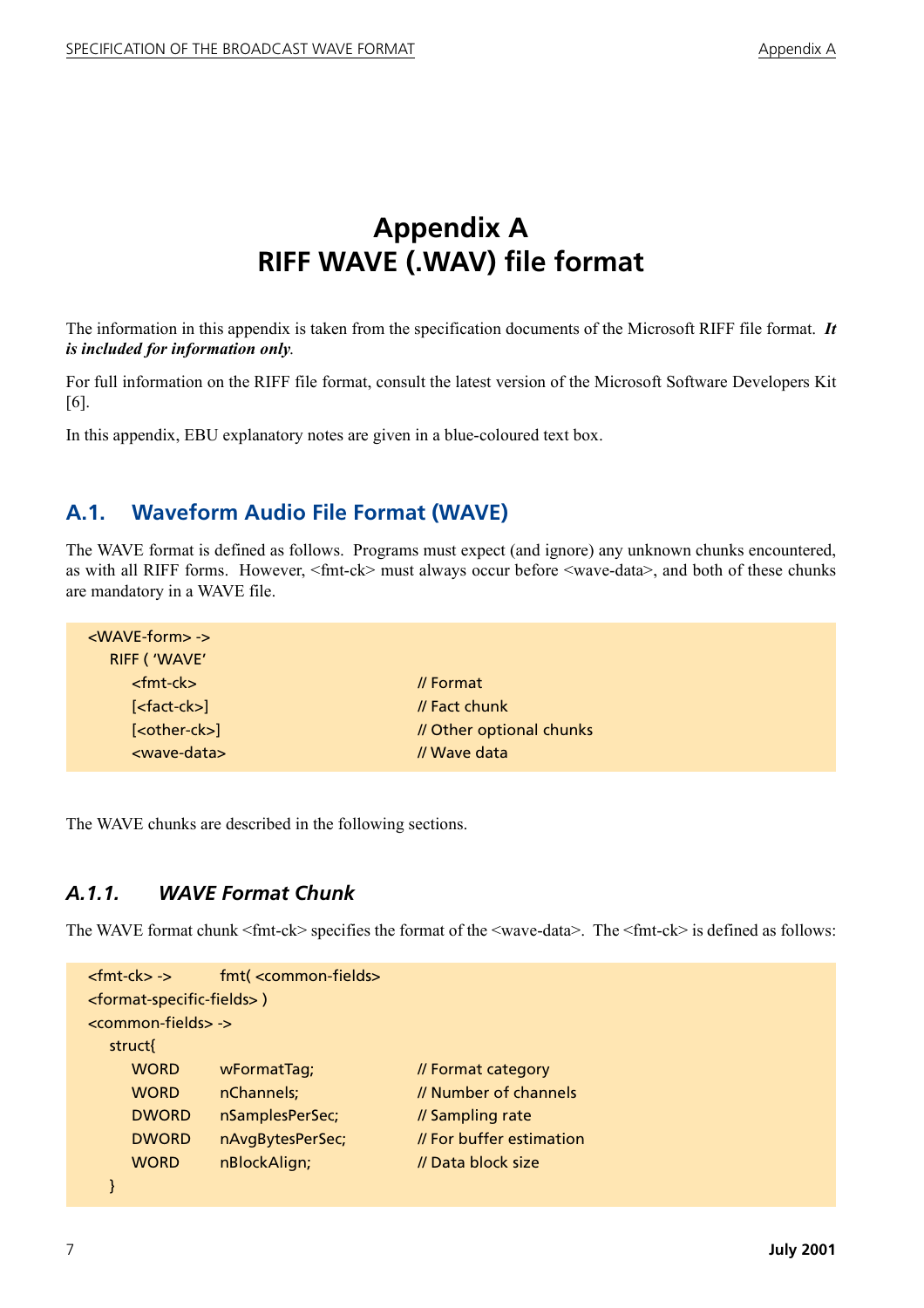The fields in the <common-fields> portion of the chunk are as follows:

| <b>Field</b>    | <b>Description</b>                                                                                                                                                                                                                                   |
|-----------------|------------------------------------------------------------------------------------------------------------------------------------------------------------------------------------------------------------------------------------------------------|
| wFormatTag      | A number indicating the WAVE format category of the file. The content of the <for-<br>mat-specific-fields&gt; portion of the 'fmt' chunk, and the interpretation of the waveform<br/>data, depend on this value.</for-<br>                           |
| nchannels       | The number of channels represented in the waveform data, such as 1 for mono or 2 for<br>stereo.                                                                                                                                                      |
| nSamplesPerSec  | The sampling rate (in samples per second) at which each channel should be played.                                                                                                                                                                    |
| nAvgBytesPerSec | The average number of bytes per second at which the waveform data should be trans-<br>ferred. Playback software can estimate the buffer size using this value.                                                                                       |
| nBlockAlign     | The block alignment (in bytes) of the waveform data. Playback software needs to proc-<br>ess a multiple of $\langle nBlockAlign \rangle$ bytes of data at a time, so the value of $\langle nBlockAlign \rangle$<br>can be used for buffer alignment. |

The <format-specific-fields> consists of zero or more bytes of parameters. Which parameters occur depends on the WAVE format category - see the following sections for details. Playback software should be written to allow for (and ignore) any unknown <format-specific-fields> parameters that occur at the end of this field.

#### <span id="page-10-0"></span>*A.1.2. WAVE format categories*

The format category of a WAVE file is specified by the value of the  $\leq$ wFormatTag> field of the 'fmt' chunk. The representation of data in <wave-data>, and the content of the <format-specific-fields> of the 'fmt' chunk, depend on the format category.

Among the currently defined open non-proprietary WAVE format categories are as follows:

| <b>WFormatTag</b> | <b>Value</b>      | <b>Format Category</b>                       |
|-------------------|-------------------|----------------------------------------------|
| WAVE FORMAT PCM   | $(0 \times 0001)$ | Microsoft Pulse Code Modulation (PCM) format |
| WAVE FORMAT MPEG  | $(0 \times 0050)$ | MPEG-1 Audio (audio only)                    |

**EBU Note 1:** A*lthough other WAVE formats are registered with Microsoft, only the above formats are at present used with the BWF. Details of the PCM WAVE format are given in Section A.2 of this appendix. General information on other WAVE formats is given in Section A.3.*

> *Details of the MPEG WAVE format are given in Supplement 1 to this document. Other WAVE formats may be defined in future Supplements.*

#### <span id="page-10-1"></span>**A.2. Pulse Code Modulation (PCM) format**

If the <wFormatTag> field of the <fmt-ck> is set to WAVE\_FORMAT\_PCM, then the waveform data consists of samples represented in pulse code modulation (PCM) format. For PCM waveform data, the <format-specificfields> is defined as follows:

```
<PCM-format-specific> ->
  struct{
    WORD nBitsPerSample; // Sample size
  }
```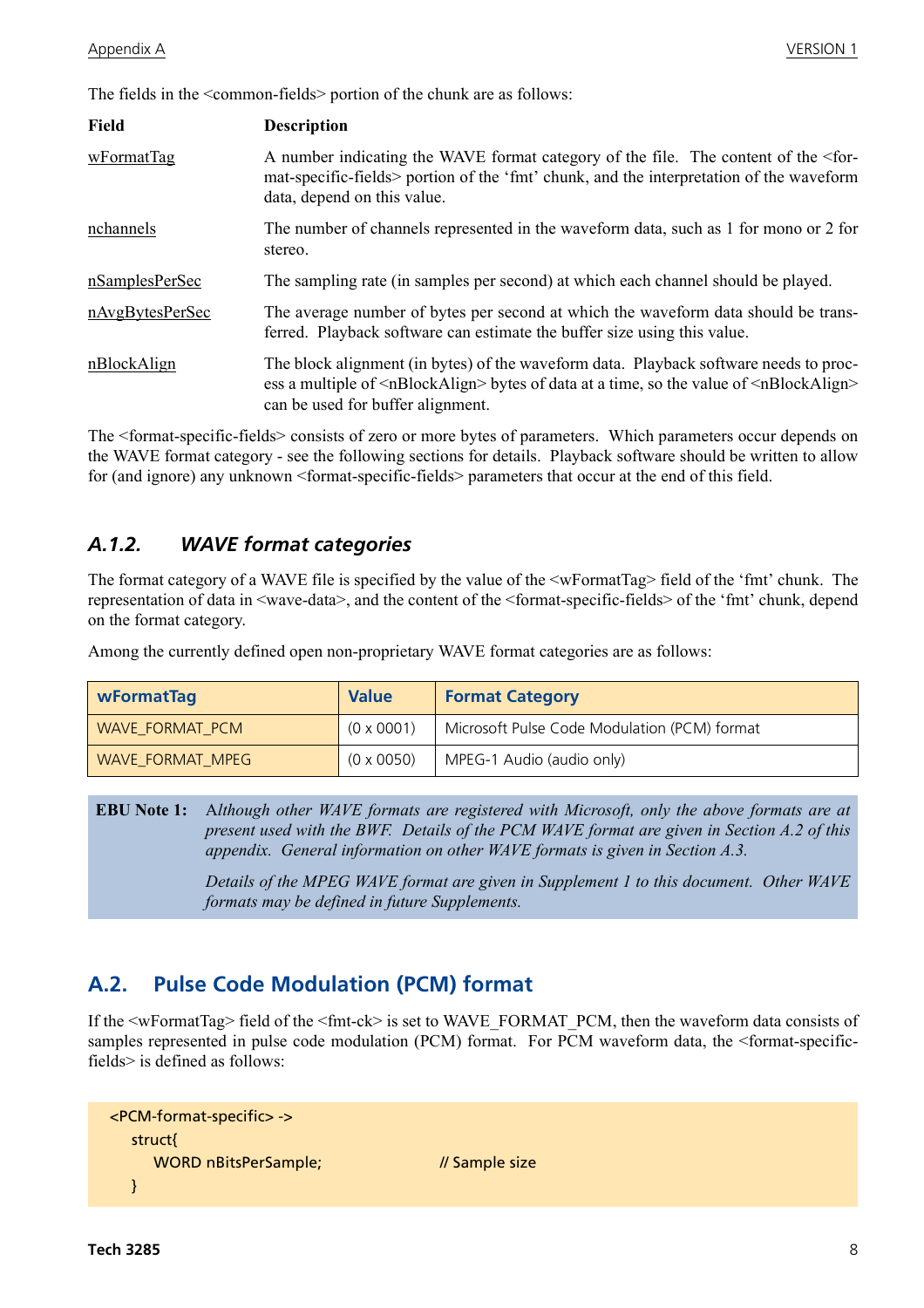#### SPECIFICATION OF THE BROADCAST WAVE FORMAT Appendix A

The <nBitsPerSample> field specifies the number of bits of data used to represent each sample of each channel. If there are multiple channels, the sample size is the same for each channel.

For PCM data, the  $\langle nAv\rangle$  as the Should of the "fmt" chunk should be equal to the following formula rounded up to the next whole number:

## nChannel x nSamplesPerSecond x nBitsPer Sample<br>8

The <nBlockAlign> field should be equal to the following formula, rounded to the next whole number:

# nChannel x nBitsPer Sample<br>8

**EBU Note 2:** *The above formulae do not always give the correct answer. Strictly speaking, the number of bytes per sample (nBitsPerSample/8) should be rounded first. Then this integer should be multiplied by <nChannels> (which is always an integer) to give <nBlockAlign>. This in turn should be multiplied by <nSamplesPerSecond> to give <nAvgBytesPerSec>*.

#### <span id="page-11-0"></span>*A.2.1. Data packing for PCM WAVE files*

In a single-channel WAVE file, samples are stored consecutively. For stereo WAVE files, channel 0 represents the left channel, and channel 1 represents the right channel. The speaker position mapping for more than two channels is currently undefined. In multiple-channel WAVE files, samples are interleaved.

The following diagrams show the data packing for 8-bit and 16-bit mono and stereo WAVE files:

#### **Data Packing for 8-bit mono PCM:**

| Sample 1  | Sample 2  | Sample 3  | Sample 4  |
|-----------|-----------|-----------|-----------|
| Channel 0 | Channel 0 | Channel 0 | Channel 0 |

#### **Data Packing for 8-bit stereo PCM** :

| Sample 1  |           | Sample 2  |           |
|-----------|-----------|-----------|-----------|
| Channel 0 | Channel 1 | Channel 0 | Channel 1 |
| left)     | (right)   | (left)    | (right)   |

#### **Data Packing for 16-bit mono PCM:**

| Sample 1       |                 | Sample 2       |                 |
|----------------|-----------------|----------------|-----------------|
| Channel 0      | Channel 0       | Channel 0      | Channel 0       |
| low-order byte | high-order byte | low-order byte | high-order byte |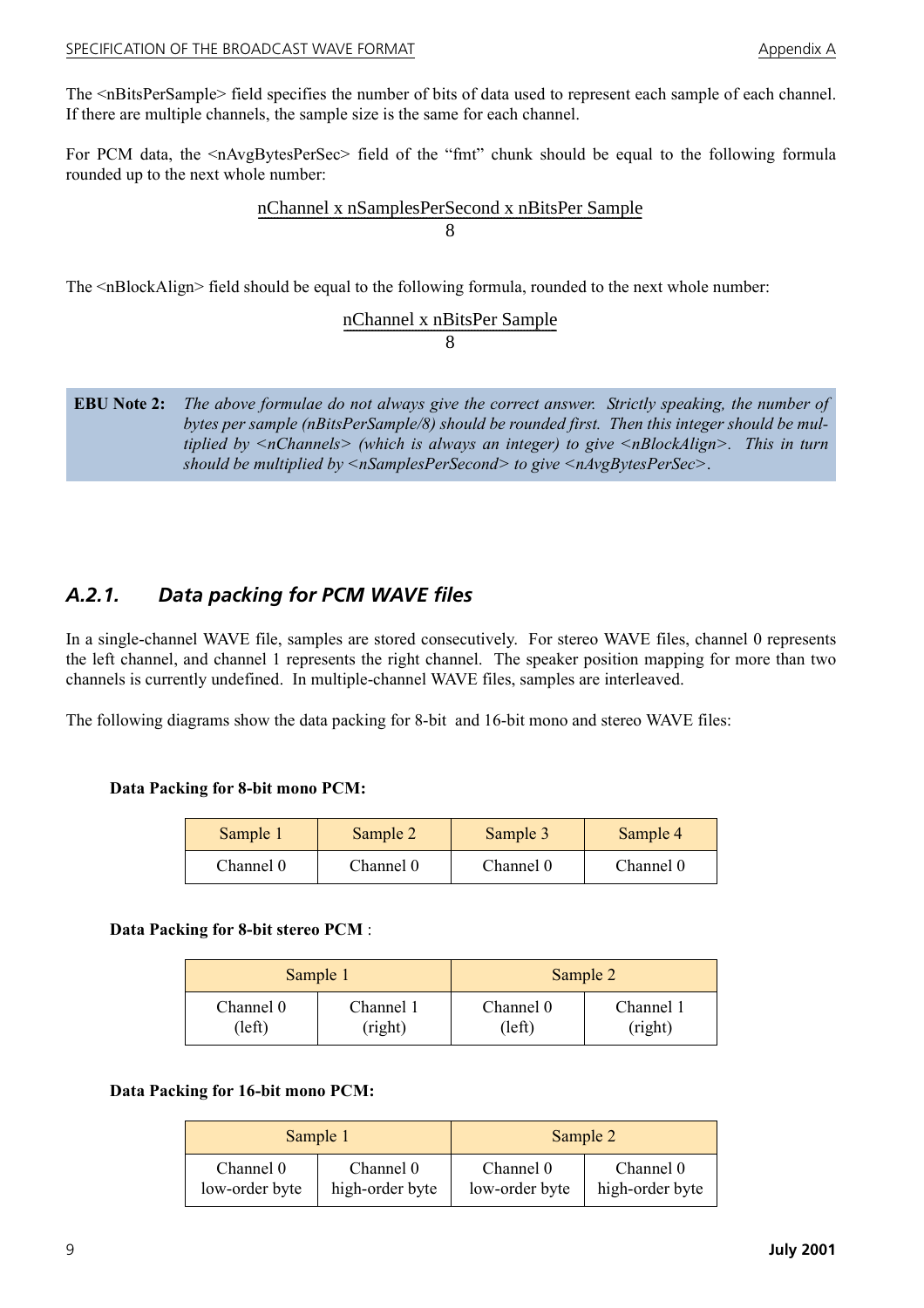**Data Packing for 16-bit stereo PCM:**

| Sample 1            |                     |                      |                      |
|---------------------|---------------------|----------------------|----------------------|
| Channel 0<br>(left) | Channel 0<br>(left) | Channel 1<br>(right) | Channel 1<br>(right) |
| low-order byte      | high-order byte     | low-order byte       | high-order byte      |

#### <span id="page-12-0"></span>*A.2.2. Data format of the samples*

Each sample is contained in an integer *i*. The size of *i* is the smallest number of bytes required to contain the specified sample size. The least significant byte is stored first. The bits that represent the sample amplitude are stored in the most significant bits of *i*, and the remaining bits are set to zero.

For example, if the sample size (recorded in  $\langle nBitsPerSample \rangle$ ) is 12 bits, then each sample is stored in a twobyte integer. The least significant four bits of the first (least significant) byte is set to zero. The data format and maximum and minimum values for PCM waveform samples of various sizes are as follows:

| <b>Sample Size</b> | <b>Data Format</b>      | <b>Maximum Value</b>          | <b>Minimum Value</b>            |
|--------------------|-------------------------|-------------------------------|---------------------------------|
| One to eight bits  | Unsigned integer        | $255(0 \times FF)$            |                                 |
| Nine or more bits  | Signed integer <i>i</i> | Largest positive value of $i$ | Most negative value of <i>i</i> |

For example, the maximum, minimum, and midpoint values for 8-bit and 16-bit PCM waveform data are as follows:

| <b>Format</b> | <b>Maximum Value</b> | <b>Minimum Value</b>          | <b>Midpoint Value</b> |
|---------------|----------------------|-------------------------------|-----------------------|
| 8-bit PCM     | $255(0 \times FF)$   |                               | $128(0 \times 80)$    |
| 16-bit PCM    | 32767 (0 x 7FFF)     | $-32768$ ( $-0 \times 8000$ ) |                       |

#### <span id="page-12-1"></span>*A.2.3. Examples of PCM WAVE files*

**Example** of a PCM WAVE file with 11.025 kHz sampling rate, mono, 8 bits per sample:

```
RIFF( 'WAVE' fmt(1, 1, 11025, 11025, 1, 8)
   data( <wave-data> ) )
```
**Example** of a PCM WAVE file with 22.05 kHz sampling rate, stereo, 8 bits per sample:

RIFF( 'WAVE' fmt(1, 2, 22050, 44100, 2, 8) data( <wave-data> ) )

**Example** of a PCM WAVE file with 44.1 kHz sampling rate, mono, 20 bits per sample:

```
RIFF( 'WAVE' INFO(INAM("O Canada"Z) )
  fmt(1, 1, 44100, 132300, 3, 20)
  data( <wave-data> ) )
```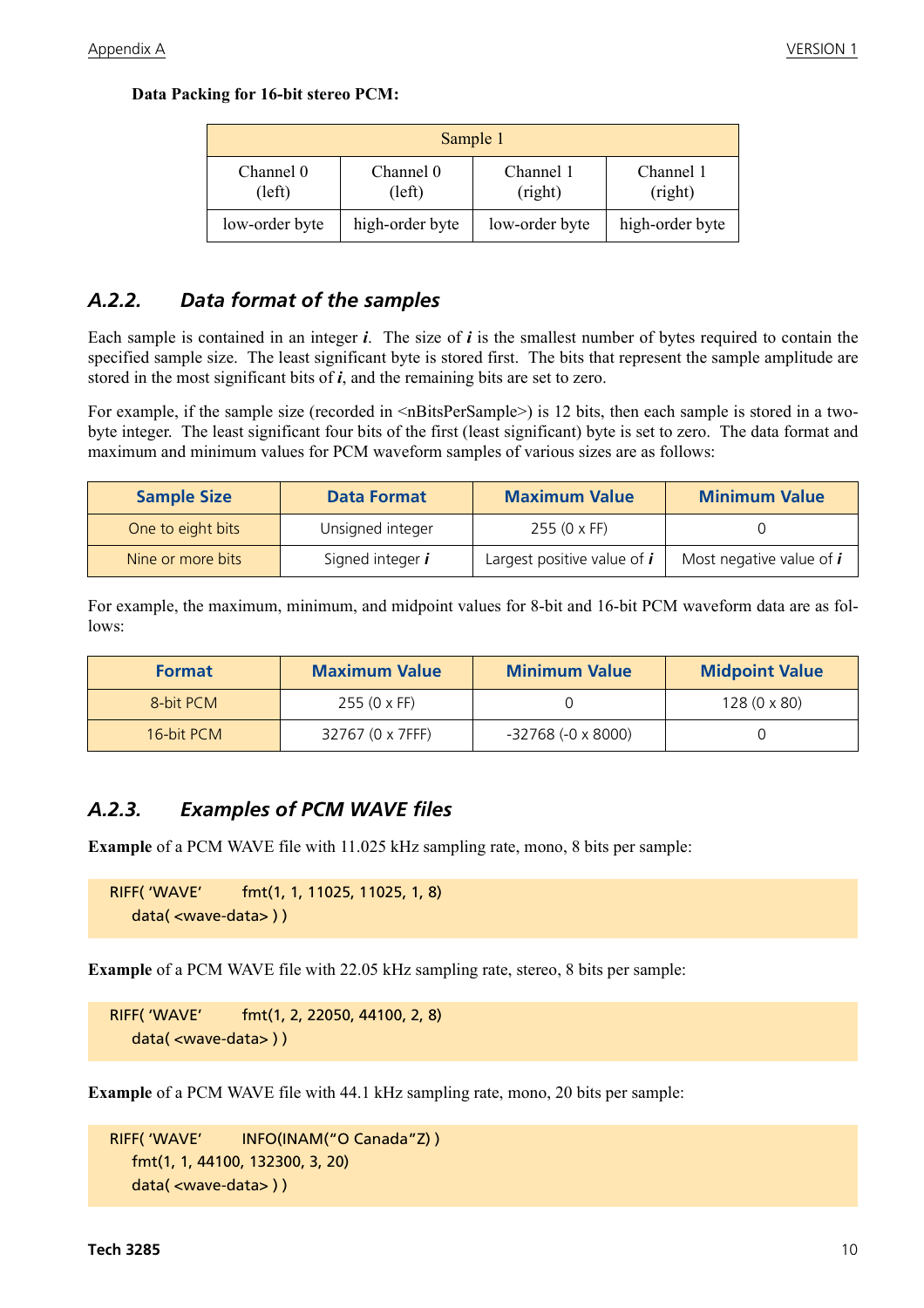#### <span id="page-13-0"></span>*A.2.4. Storage of WAVE data*

The <**wave-data**> contains the waveform data. It is defined as follows:

```
<wave-data> -> { <data-ck> }
<data-ck> -> data( <wave-data> )
```
#### <span id="page-13-1"></span>*A.2.5. Fact chunk*

The <fact-ck> chunk stores important information about the contents of the WAVE file. This chunk is defined as follows:

<fact-ck> -> fact( <dwFileSize:DWORD> // Number of samples

This chunk is not required for PCM files.

The "fact" chunk will be expanded to include any other information required by future WAVE formats. Added fields will appear following the <dwFileSize> field. Applications can use the chunk size field to determine which fields are present.

#### <span id="page-13-2"></span>*A.2.6. Other optional chunks*

A number of other chunks are specified for use in the WAVE format. Details of these chunks are given in the specification of the WAVE format and any updates issued later

**EBU Note 3:** *The WAVE format can support other optional chunks which can be included in WAVE files to carry specific information. As stated in the note to Section 1.1 (see Chapter 1), these are considered to be private chunks in the Broadcast Wave Format and will be ignored by applications which cannot interpret them.*

#### <span id="page-13-3"></span>**A.3. Other WAVE types**

**EBU Note 4:** *The following information has been extracted from the Microsoft Software Developers Kit [\[6\].](#page-8-6) It outlines the necessary extensions of the basic WAVE files (used for PCM audio) to cover other types of WAVE format.*

#### <span id="page-13-4"></span>*A.3.1. General information*

All newly-defined WAVE types must contain both a <**fact chunk>** and an extended wave format description within the <fmt-ck> format chunk. RIFF WAVE files of type WAVE\_FORMAT\_PCM need not have the extra chunk nor the extended wave format description.

#### <span id="page-13-5"></span>*A.3.2. Fact chunk*

This chunk stores file-dependent information about the contents of the WAVE file. It currently specifies the length of the file in samples.

See *Section A.2.5.* in this appendix.